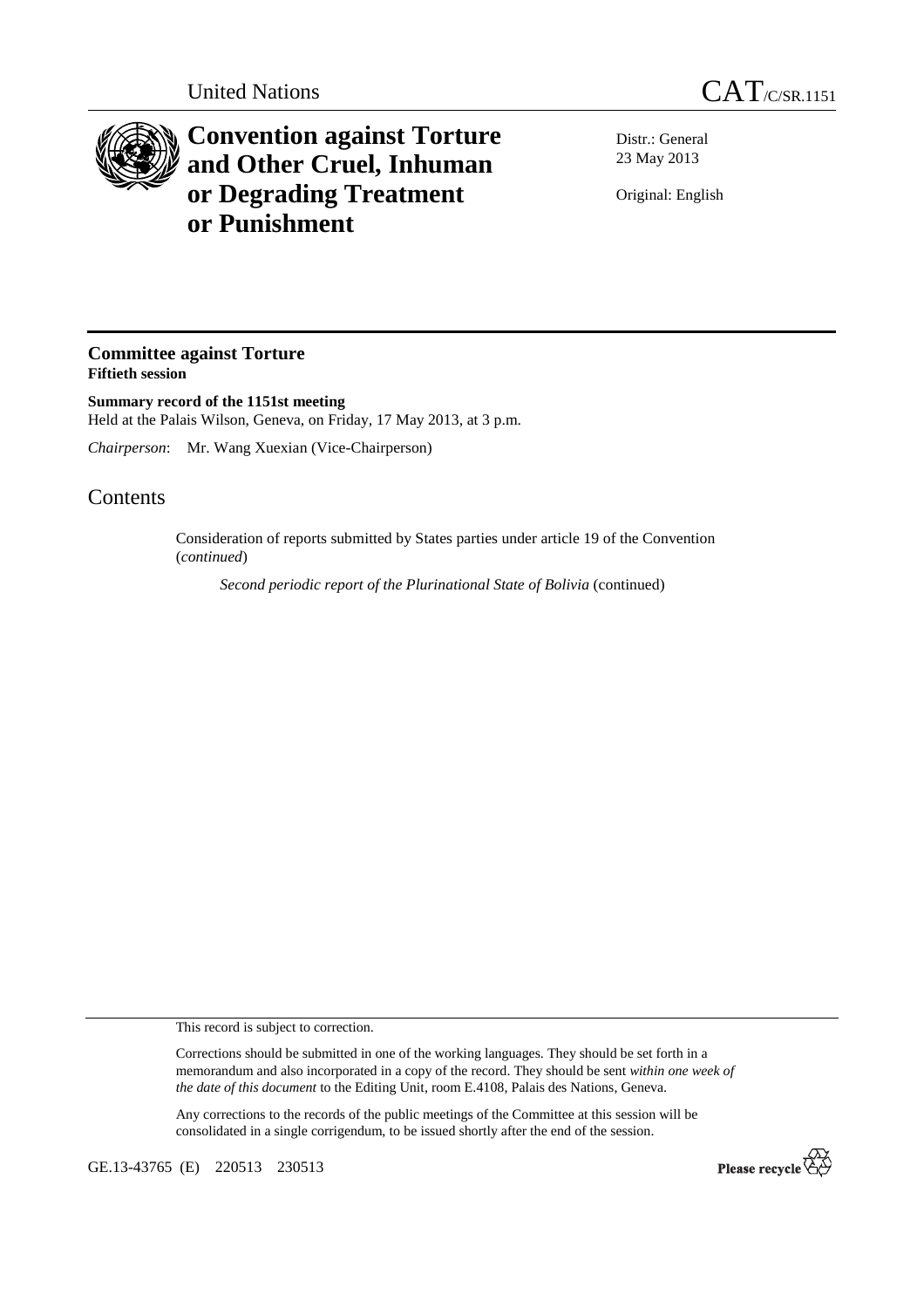*In the absence of Mr. Grossman, Mr. Wang Xuexian (Vice-Chairperson) took the chair.* 

*The meeting was called to order at 3.05 p.m.* 

 **Consideration of reports submitted by States parties under article 19 of the Convention** (*continued*)

*Second periodic report of the Plurinational State of Bolivia* (continued) (CAT/C/BOL/2; CAT/C/BOL/Q/2/Add.1 and Add.2)

1. *At the invitation of the Chairperson, the delegation of the Plurinational State of Bolivia took places at the Committee table*.

2. **Ms. Llanos Sangüesa** (Plurinational State of Bolivia) said that there had been no reports of femicide since the enactment in early 2013 of legislation introducing harsh penalties for the offence. Act No. 348, on ensuring that women lived free of violence, stipulated that the decisions of women victims of violence with regard to their sexual and reproductive rights must be respected. The Act set forth a series of measures to prevent violence against women and to protect them from it. They included provisions penalizing femicide, domestic violence, acts of sexual abuse, sexual harassment, and guaranteeing the rights of women to participate unhindered in public and political life. Articles of the Criminal Code setting out attenuating circumstances for acts of violence had been repealed. Victims of violence against women could report such crimes to a series of institutions, including the police, the Public Prosecution Service, municipal services and indigenous authorities. Those institutions had an obligation to provide victims with full support and information on their rights and the assistance available to them. Act No. 1674 had been repealed. Article 46 of Act No. 348 expressly prohibited conciliation procedures between the parties in cases of violence against women. Special courts were being set up under the Act to deal with violence against women. Judges appointed to those courts would require specialized knowledge and training in gender issues and human rights.

3. Women who gave birth in public hospitals, attended pre and postnatal classes and followed the recommendations of their doctors were entitled to a State subsidy aimed at reducing maternal and infant mortality. Under Supreme Decree No. 1302 of 2012, members of school staff charged with offences of physical or sexual aggression against pupils were removed from their posts for the duration of criminal proceedings. The case of Patricia Flores was still under investigation.

4. Five new prisons had a combined capacity of 1,680 inmates. Some 83 per cent of the total prison population of more than 14,700 was in pretrial detention. Under a presidential decree, it was planned to pardon and release around 1,000 inmates, with a view to relieving the pressure in overcrowded prisons. The types of punishment administered to inmates in prisons included transfers between sections or prisons. Prison councils monitored possible abuses by prison governors. Civilian authorities and the police were jointly responsible for maintaining order in prisons. Security cameras were being installed on the perimeter of prisons in order to clamp down on the smuggling of alcohol and drugs inside and to monitor violence. There had been cases of sexual violence in facilities where men and women were housed together and it was a policy goal of the Government to separate male and female inmates in all prisons. Children up to the age of 6 in prison were allowed to stay with their mothers or, where the courts had issued an appropriate custody order, with their fathers. They were provided with food and crèches operated in the main correctional facilities, to allow children to be taken out of the prison grounds during the day.

5. Under Supreme Decree No. 1211, US\$ 3.6 million had been set aside to pay compensation to 1,704 persons who had been tortured or who had otherwise suffered during the years of dictatorship. Similarly, victims and family members of victims of the violent incidents of October 2003 had also received compensation. Survivors of those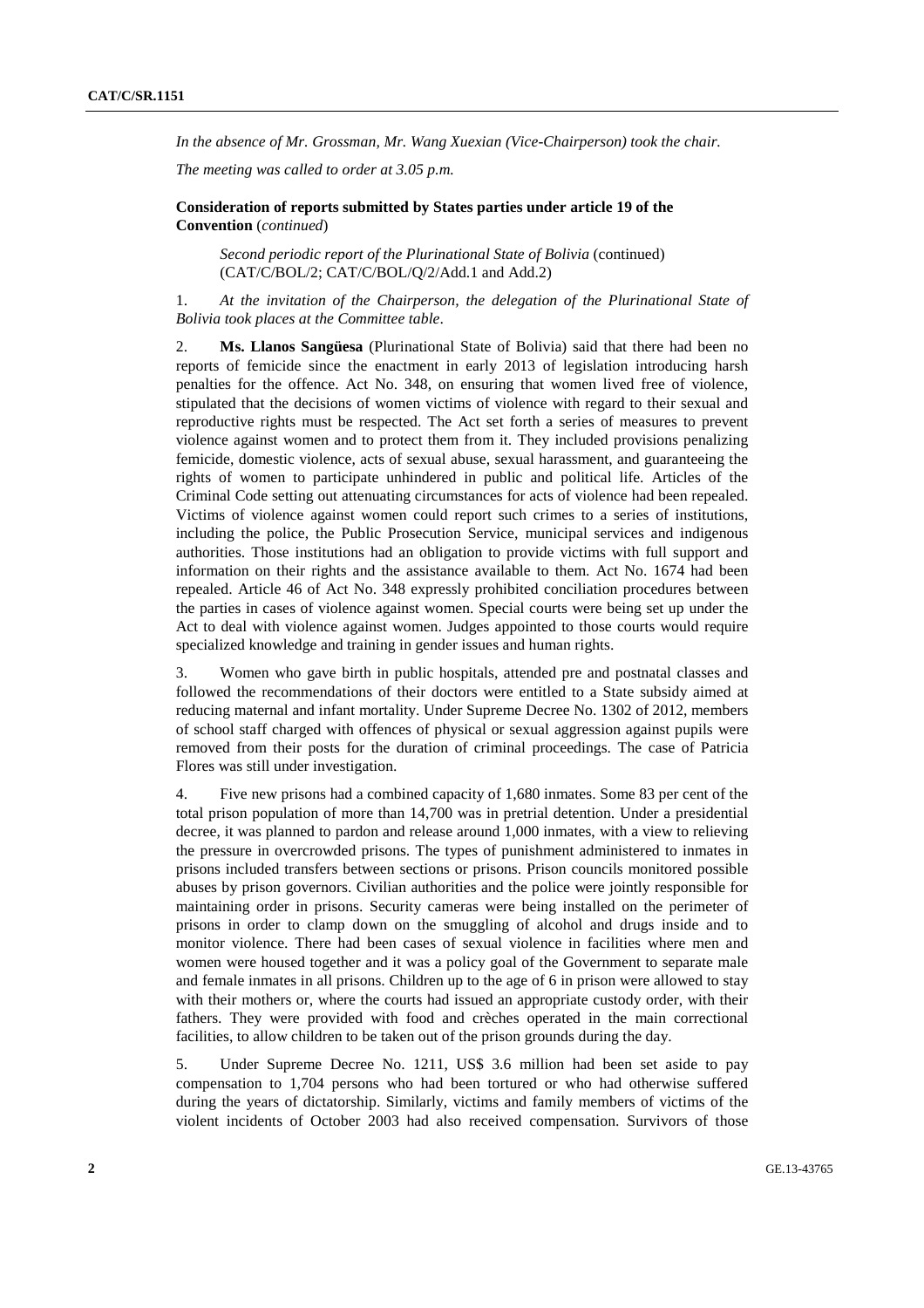events had received legal and medical assistance (including surgery). Some were entitled to educational and housing support, and where appropriate, State aid for the disabled. Two former ministers and five military commanders had been convicted for their part in those events, but the former president, Mr. Sánchez de Lozada, and other former ministers were still at large.

6. Replying to a question regarding protection of the rights of the Guaraní people in their state of semi-servitude, she said that the authorities were following up reports on the matter. Under an action plan designed to promote access to justice for the Guaraní, it was hoped that their situation would improve considerably in coming years. Progress had, however, been hampered by the failure of the Assembly of the Guaraní People to comply with its undertaking to provide the authorities with evidence of the problem of servitude.

7. The United Nations Special Rapporteur on contemporary forms of racism, racial discrimination, xenophobia and related intolerance, Mr. Mutuma Ruteere, had found no incompatibility between the Racism and All Forms of Discrimination Act (No. 045) and freedom of expression. Indeed, he had stated that "some media outlets in Bolivia have at times disseminated ideas and messages of racial superiority that incite racial hatred, and are not doing enough to provide a balanced coverage that includes the voice of discriminated communities and groups". There had been no reports of excessive use of force by the police during separate operations carried out in 2009 to disband an anti-government mercenary group in Santa Cruz and to arrest local opposition officials in Pando, who had allegedly been involved in the massacre of indigenous farmers the previous year.

8. **Mr. Cox Mayorga** (Plurinational State of Bolivia) said that, while the authorities did their utmost to protect human rights defenders, no specific legislation had been adopted to that effect. Attacks on journalists were a violation both of journalists' rights and the right to freedom of expression. In 2012, legislation had been introduced requiring owners of media outlets to contribute 1 per cent of their annual income to a life insurance and permanent invalidity fund. It would benefit over 15,000 journalists. In April 2013, the Government had ratified the Second Optional Protocol to the International Covenant on Civil and Political Rights, aiming at the abolition of the death penalty.

9. In 2003, an inter-institutional council had been set up to shed light on cases of enforced disappearance. Part of its mandate was to follow up on relevant decisions of the Inter-American Court of Human Rights and other international bodies, and to process information that could reveal the whereabouts of victims' remains. The Government was working with forensic scientists and archaeological experts in an effort to find victims' remains. In addition, a bill was being drafted on a truth commission responsible for identifying the perpetrators and accessories of the enforced disappearances and those who had ordered those crimes. All forensic doctors worked under the authority of the Forensic Investigation Institute, which was not linked to the Executive. Forensic medicine could be practised under the auspices of the Public Prosecution Service only.

10. The Office of the Prosecutor was informed of all arrests within eight hours. During preliminary inquiries, the police conducted investigations under the supervision of the Prosecutor's Office, gathered evidence and prevented suspects from fleeing or going into hiding. The accused and their counsel could intervene in the investigations and had access to all information. The Code of Criminal Procedure included a provision prohibiting the use of torture and other cruel, inhuman or degrading treatment or punishment during arrest and detention. The Prosecutor's Office informed the investigating judge of detentions within 24 hours and ensured that the detainees' rights were being respected. The police had a maximum of 20 days to conduct their preparatory investigations, as described in the periodic report (para. 93). Any statement containing a confession made by the accused which was not made in the presence of the prosecutor and the defence counsel was considered null and void.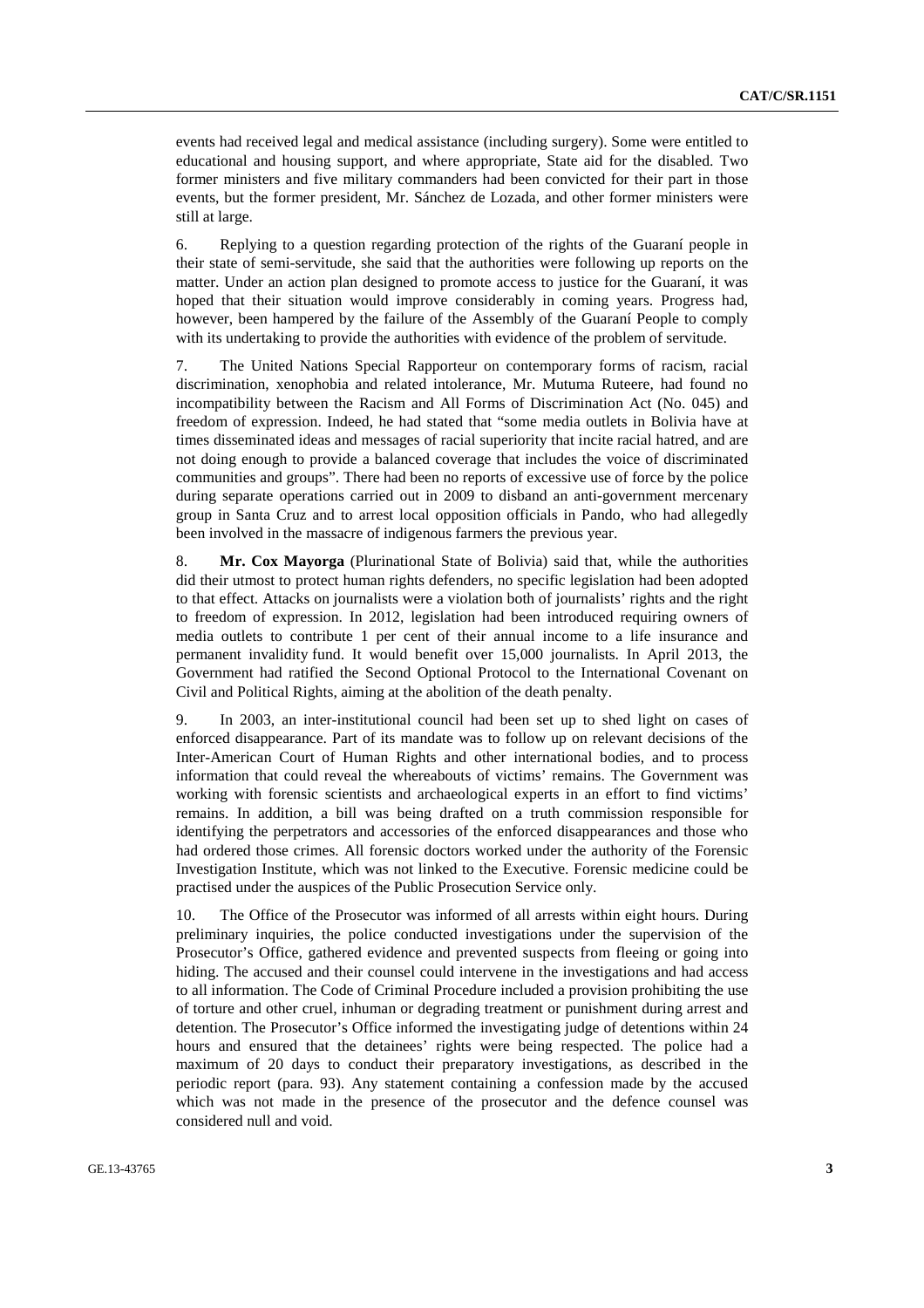11. Judges could decide to use summary proceedings, which could also be requested by the prosecutor, with the agreement of the accused, but the victim could veto their use. Immediate proceedings were also available in cases of flagrante delicto. As indicated in paragraphs 71 and 72 of the periodic report, out-of-court settlements were not used in cases of domestic violence, acts that endangered the life or the physical, psychological or sexual integrity of a person, or cases involving the offence of torture.

12. Any written or oral complaints of ill-treatment from detainees were registered, and prison governors were legally responsible for updating registers of complaints. The Ombudsman's Office was mandated to receive and investigate all complaints of human rights abuses and it undertook periodic visits to all the country's prisons and other places of detention. The right to habeas corpus was guaranteed under the Constitution and several other instruments of domestic legislation. The Ombudsman's Office took steps to raise public awareness of its work and submitted annual reports to the Government. If steps were not taken to implement the recommendations of the Ombudsman's Office within 30 days of their notification, higher authorities were informed.

13. Turning to the issue of human rights abuses being tried under military jurisdiction, he said that the Constitutional Court had reached a landmark decision in 2012, ruling that the case of the killing of Grover Beto Poma Guanto during military training should be referred to a civilian court. The Court sentence had urged the Legislative Assembly to replace the military penal standards of 1976 and bring them into line with the Constitution and the relevant international human rights instruments.

14. The judicial reform that had already resulted in the 2010 Judiciary Act and the 2010 Act on the Plurinational Constitutional Court was still under way. Work on the new Code of Criminal Procedure had been completed in 2013 and the bill would be submitted to the Legislative Assembly in due course. The Jurisdiction Demarcation Act prohibited torture and other cruel, inhuman or degrading treatment and punishment and provided that the indigenous native and campesino system of justice respected the right to life and defence and upheld all the other constitutional guarantees. There was, however, a long list of crimes and offences that continued to fall within the ordinary justice system and could not be tried under the indigenous native and campesino system, including lynching.

15. The new migration legislation, enacted in May 2013, covered all aspects of migration and was in line with the international human rights instruments to which the Plurinational State of Bolivia was a party. The 2012 refugee legislation had been based on the relevant international law and included the regionally-accepted definition of refugees, as enshrined in the 1984 Cartagena Declaration on Refugees. In July 2012, legislation had been enacted to combat human trafficking and smuggling. It included the establishment of dedicated national and regional councils that would implement the national plan of action. The national council had concluded several bilateral and multilateral agreements on the prevention of human trafficking and smuggling.

16. The bill on a national mechanism for the prevention of torture or other cruel, inhuman or degrading treatment or punishment was currently before the National Council on Economic and Social Policy, where it would be examined prior to submission to the Legislative Assembly. The members of the Council of the Judiciary had been democratically elected in 2011 for a six-year term. In 2012, the first 21 disciplinary judges had been appointed. Legislation introduced in 1994 had put a stop to the practice of lawyers sending their clients to prison until they had paid their legal fees.

17. **Mr. Mariño Menéndez** (Country Rapporteur) asked whether the national mechanism for the prevention of torture would provide for a body other than the Ombudsman's Office to receive complaints of torture. He urged the State party to take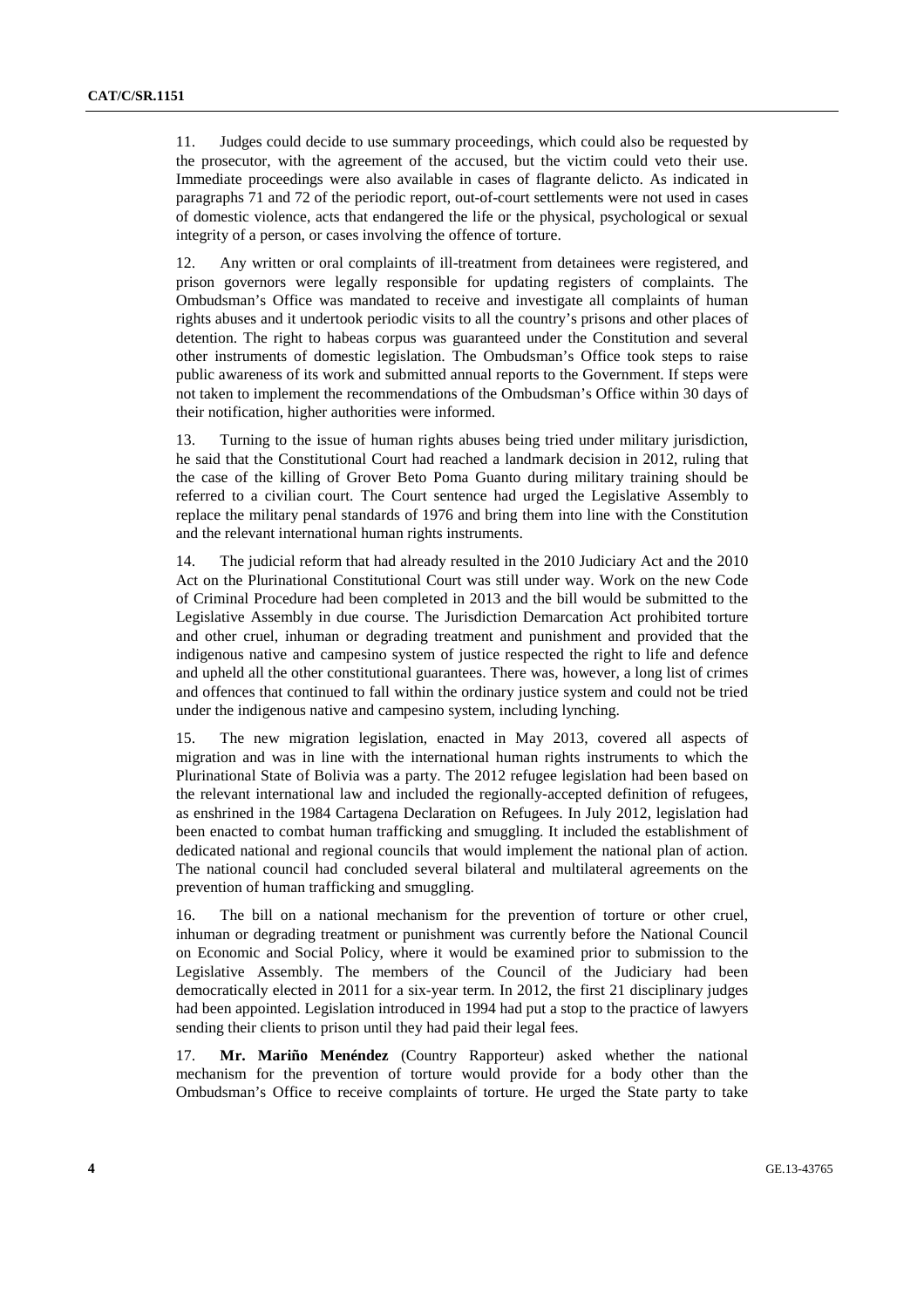account of the strict requirements contained in the Optional Protocol to the Convention against Torture, including the financial autonomy of the national preventive mechanism.

18. Turning to the new legislation the State party had adopted, he asked whether the new migration law provided that migrants had the right to appeal against a deportation order. He requested clarification of whether cases of torture could be brought before the indigenous native and campesino system of justice and if so, whether such cases were considered in accordance with the Convention. It would be useful to know why the Assembly of the Guaraní People had not replied to the Government's questions on landownership. He requested additional information on the Racism and All Forms of Discrimination Act, particularly whether it criminalized acts of racism. He wished to know whether the National Public Defender Service had become fully operational and whether the State party had sufficient resources to provide decent criminal defence services to all accused persons who lacked sufficient means.

19. **Ms. Sveaass** (Country Rapporteur) asked whether any school staff had been dismissed as a result of the 2012 legislation concerning offences of physical or sexual aggression against pupils. It would be useful to know whether police, judges, military personnel and health personnel had received training on implementing Act No. 348 on ensuring that women lived free of violence.

20. She requested clarification of the data on prison occupancy, as some of the statistics appeared not to be up to date. That said, prison overcrowding was clearly still acute and it was most alarming that over 83 per cent of inmates were held in preventive detention. She asked whether there were any specialized institutions that provided care and assistance to people who had been victims of torture under the military dictatorship. The Committee would welcome more details of reparations that had been granted to the victims and family members of victims of the violent incidents of October 2003.

21. She asked whether there was a time limit for the legal consideration of cases in the State party, since the Ombudsman's Office had reported that the authorities had not yet implemented its recommendations in several cases, including the violent events of 24 May 2008 in Sucre. Given that three individuals had been killed in the Hotel Las Américas in 2009, and that the autopsy reports had revealed that there had been no crossfire, she failed to understand why there had been no reports of excessive use of force by the police during that operation.

22. It would be useful to know whether all officials were trained in the procedures set forth in the Manual on Effective Investigation and Documentation of Torture and Other Cruel, Inhuman or Degrading Treatment or Punishment (Istanbul Protocol). She also requested specific data on the number of complaints brought before the Ombusdman's Office that had resulted in a judicial decision and the nature of those decisions. Were those data published by the Ombusdman's Office or other authorities? She welcomed the Constitutional Court landmark decision of 2012 and asked whether it had effectively put an end to trials of human rights abuses by military courts. The Committee would welcome statistics on investigations, detentions and sentences for the crime of human trafficking.

23. **Mr. Bruni** said that the fact that 83 per cent of detainees were in pretrial detention was unacceptable and the 800 per cent overcrowding found in some prisons was inhuman and degrading treatment and constituted a violation of article 16 of the Convention. What steps would be taken to find alternatives to imprisonment, build more accommodation and increase health-care services in prisons? What was being done to curb gang violence and drug trafficking in prisons, particularly in the notorious San Pedro prison? He requested an update on the legislative process to establish the national preventive mechanism.

24. **Mr. Gaye** welcomed improvements to the judiciary and hoped that they would contribute to addressing the problem of high levels of pretrial detention and alleviate prison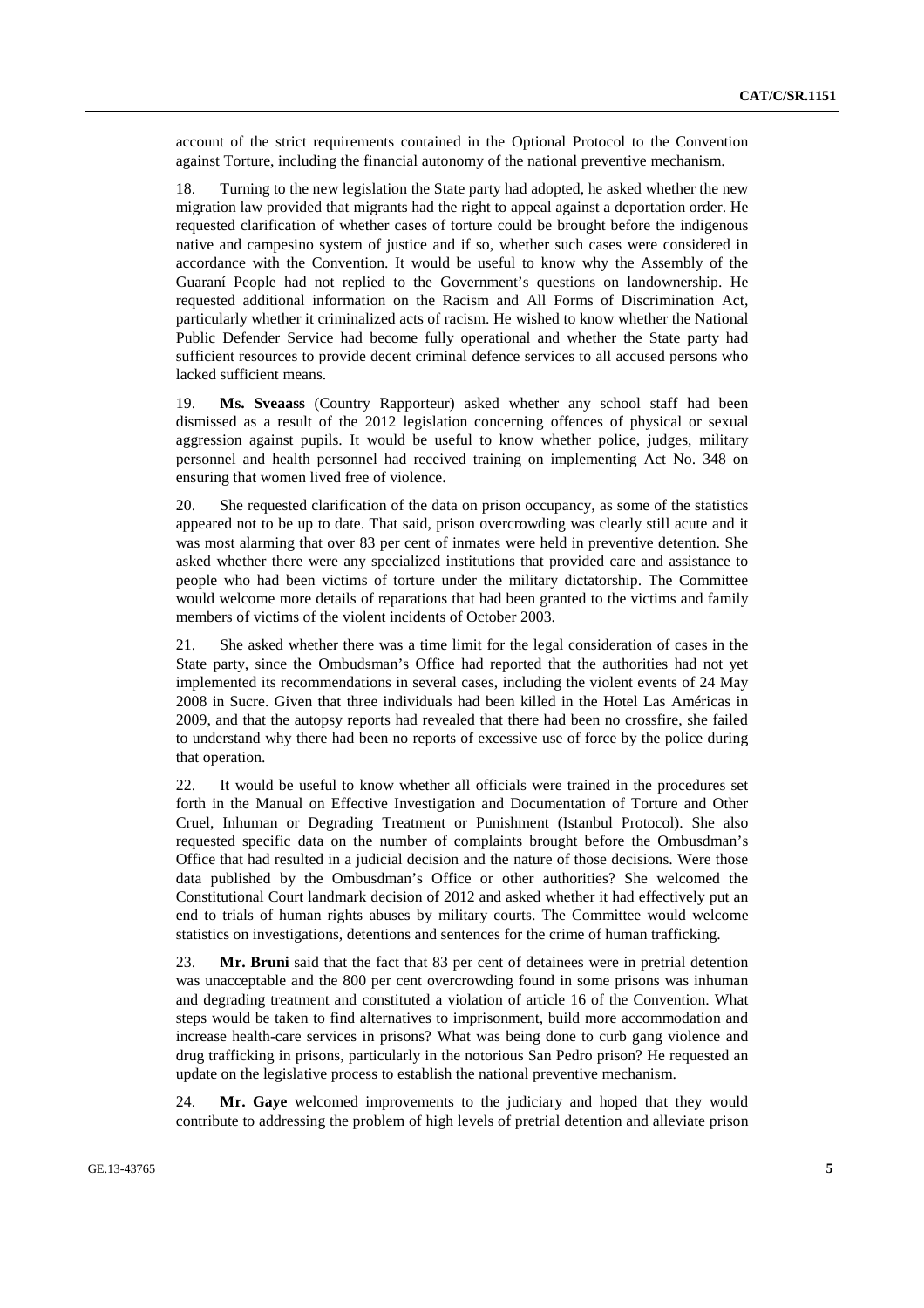overcrowding. He emphasized the importance of raising public awareness of the scale of penalties for criminal offences to deter potential offenders. He urged the State party to conduct investigations into the 55 deaths in police stations between 2006 and 2010.

25. **Mr. Mariño Menéndez** said that steps should be taken to prevent recidivism of sexual violence and violence against women and re-victimization. What measures were in place to ensure that victims of violence had access to a safe legal process? He asked whether the same judges served in both the indigenous and ordinary criminal justice systems.

26. **Ms. Sveaass** was concerned about the high maternal mortality rate, particularly in rural areas, and asked what measures had been adopted to increase access to health care. Given the different justice systems in the State party and the fact that the indigenous legal framework allowed traditional practices that would be deemed unacceptable under the Convention, how were international human rights standards implemented? She asked what measures were in place to address violence within the military.

*The meeting was suspended at 5.15 p.m. and resumed at 5.20 p.m.* 

27. **Ms. Llanos Sangüesa** (Plurinational State of Bolivia) said that racism and racial discrimination were criminal offences and mechanisms were in place to ensure protection against such crimes. The new legislation designated the authorities responsible for providing training and preventing racism and racial discrimination in society, public administration and the military. Policies had been introduced in education to promote respect for cultural diversity and plurinationalism and provide human rights training. Measures to raise public awareness of racism and racial discrimination had been put in place and training had been provided to public officials on the new legislation, including in police and military institutions. Steps had also been taken to create equal economic opportunities and contribute towards eradicating poverty. The new legislation also prohibited impunity for racism and racial discrimination at all levels of public administration and society. A committee had been established to combat all forms of racism and discrimination, while victims were given recourse to constitutional, administrative and criminal processes under both the indigenous and ordinary justice systems. The publication, dissemination or promotion of racial and discriminatory ideas in the media were punishable through economic sanctions and the suspension of licences.

28. Specific training on human rights, including on the Convention and the Istanbul Protocol, was provided to the military, police and judiciary. The Ministry of Defence was responsible for promoting and coordinating the defence of human rights within the military, including the right to dignity, social inclusion, equal opportunities, gender equality, cultural diversity and transparency. It was developing policies, programmes and training to raise awareness of national and international human rights instruments, including the Convention against Torture, and international humanitarian law. It had also developed a programme to eliminate any ill-treatment or abuse and violations of human rights within the military, which had led to a fall in offences over the past six years. Regular inspections of military units and training institutions were carried out to monitor conditions and ensure that all military personnel, particularly those completing their military service, were well treated.

29. **Mr. Cox Mayorga** (Plurinational State of Bolivia) said that the State party would welcome the Committee's comments on the establishment of the national preventive mechanism, as a draft law on creating the body within the Office of the Ombudsman was currently under discussion. New legislation on migration would include guarantees that migrants would not suffer from undue administrative delays in their appeals against illegal deportation. Indigenous justice had its own jurisdiction and methods of working, originating from ancestral knowledge and practices, and could not be compared with the ordinary justice system. Judges and other judicial officials were specially appointed and